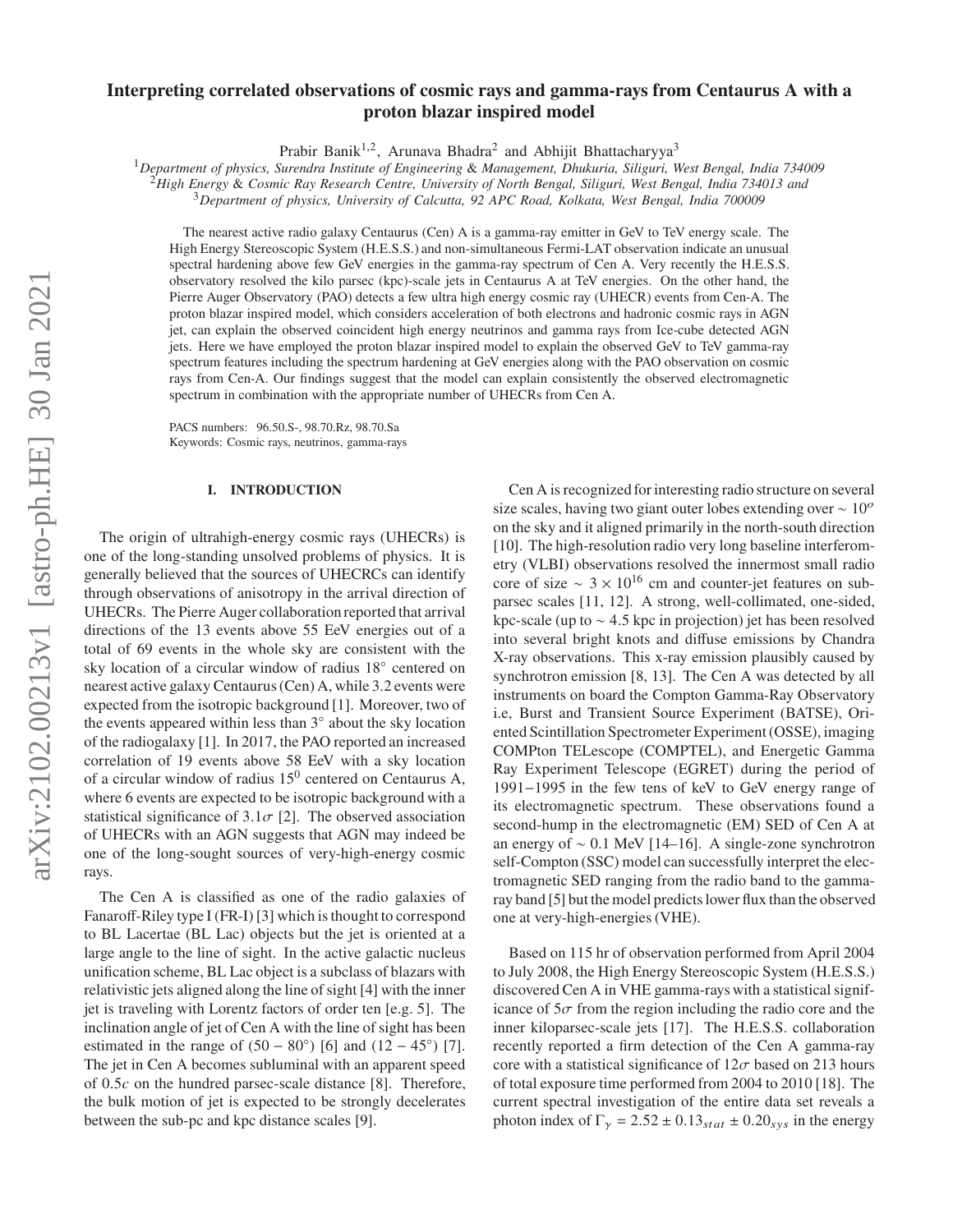range of 250 GeV−6 TeV [18]. In the H.E.S.S. data set, significant variability was seemed to be absent in recent scenario [18].

Succeeding survey observations by the Fermi Large Area Telescope (LAT) has reported the detection of high energy (100 MeV−100 GeV) gamma-rays from the gamma-ray core (i.e., within 0◦ . 1) [19]. The analyses with extended Fermi-LAT data sets revealed clear evidence of substantial spectral break above a few GeV energies in 2013 [20], and a spectral hardening by  $\Delta\Gamma_{\gamma} \approx 0.4 \pm 0.1$  at gamma-ray energies above the break energy of  $\approx 2.8$  GeV at a level of  $\approx 4.0\sigma$  was reported recently [18]. This hardening suggests that the high energy gamma-ray emission above the break energy demands an additional gamma-ray emitting spectral component to resolve. On the other hand, observed association of UHECRs with Cen A as detected by PAO strongly suggests that the observed high energy gamma-ray spectrum above the break energy may originate in hadronic interactions in the jet of Cen A if such identified correlation is genuine.

A single-zone SSC model can describe the observed parsecscale emission spectrum from the core of Cen-A up to  $\sim 10$ GeV energies [19] but it cannot explain the higher energy (TeV) emission detected by H.E.S.S. during 2004−2008. The observations of the VHE component above GeV energies have been interpreted with different production scenarios, namely, the two-zone homogeneous SSC model [18], the photohadronic interaction model  $(p\gamma)$  [21–23], photo-disintegration of accelerated iron nuclei [24], a two zone leptonic with photohadronic interaction model [24] and hadronic  $(p p)$  interactions in the giants lobes of Cen A [25] etc. Very recently H.E.S.S. collaboration has been able to resolve the kpc-scale jet of Cen A in TeV energies; they found that instead of a point like emission an elliptically elongated Gaussian model describes their observation much better [26]. The H.E.S.S. Collaboration has explained their new observation with the external Compton (EC) of accelerated electrons by the different types of soft radiation in a relativistically moving kpc-scale jet [26]. On the other hand [9] demonstrated that the TeV gamma-ray emissions from kiloparsec-scale jet can be explained by the EC of accelerated electrons with inner jet photons.

In the couple of previous works [27, 28], we have developed a proton blazar inspired model which can describe consistently the observed high energy gamma rays and neutrino signal from all the three Icecube blazars (i.e, TXS 0506+056, PKS 0502+049, GB6 J1040+0617) [27, 28] assuming that the association of the observed neutrino events with the corresponding blazars at the flaring stage are genuine. Basically the model explains the high energy gamma-ray and neutrino observations based on interactions of shock accelerated protons in AGN jet with the cold protons present in the system. Like several other models, the proton blazar inspired model also assumes that protons and nuclei are accelerated along with electrons to relativistic energies in the AGN jets. In this framework, the lower part of high energy component (up to GeV energies) of the observed electromagnetic radiation is explained in terms of inverse Compton (IC) scattering of accelerated electrons

with the seed synchrotron photons co-moving with the AGN jet and the observed high energy gamma rays and neutrinos are interpreted through the interaction of the protons/nuclei with cold protons present in the system.

In the present work, we would like to introduce a two emission region scenarios in the jet under the framework of the proton blazar inspired model to explain the correlated cosmic rays and gamma ray observation. The two emission regions that we have considered in our model are i) the core emission region (subpersec to persec jet scale), where synchrotron self-Compton mechanism dominantly describes the spectral behavior of the observed radio to a few GeV energy EM SED from the central part of Cen A; ii) the kpc-scale jet region, the EC of accelerated electrons with inner jet photons and interaction of accelerated cosmic rays with cold protons mainly lead the spectral behavior of gamma rays in the GeV-TeV energies from the kpc-scale jet of Cen A. The cosmic ray flux and energy spectrum used as an input to reproduce observed gamma rays not only explains the PAO excess but also correctly gives the energy spectrum of the observed cosmic rays. We shall consider a mixed composition for Cen A accelerated cosmic rays. We would also like to estimate the corresponding neutrino fluxes and their detection likelihood by IceCube neutrino observatory.

The arrangement of this paper is as follows: In the next section, we shall explain the methodology for estimating the gamma-ray and neutrino fluxes produced in the interaction of cosmic rays with an ambient matter in the AGN jet under the framework of the adopted proton blazar inspired model. In Sec. 3, we shall evaluate the fluxes of hadronically produced gamma-rays and neutrinos over the GeV to TeV energy range consistently with observed UHECR events from Cen A, and we will compare our computations with the observed spectra. We shall discuss the findings of the present work in Sec. 4 and conclude finally in the same section.

# **II. METHODOLOGY FOR GAMMA-RAY AND NEUTRINO FLUX ESTIMATION**

In almost all hadronic models of AGN jet, it is usually thought that the relativistic jet material is composed of relativistic protons (p) and electrons (e<sup>−</sup> ). But the overall jet composition of AGN is an unresolved issue so far. A hybrid simulation study which demonstrated that only a small fraction of protons of the system (roughly 4%) are accelerated to non-thermal energies at diffusive shocks, suggests the existence of cold protons in the blazar jets [29]. In principle, cold (non-relativistic) protons that arose from charge neutrality condition, are also assumed to exist in the blazar jets to explain high energy gamma-rays and neutrinos as described in the adopted proton blazar inspired model [27, 28]. In the present work we explain the observed high energy gamma-rays and UHECR events from the radio galaxy Cen A based on the proton blazar inspired model [27].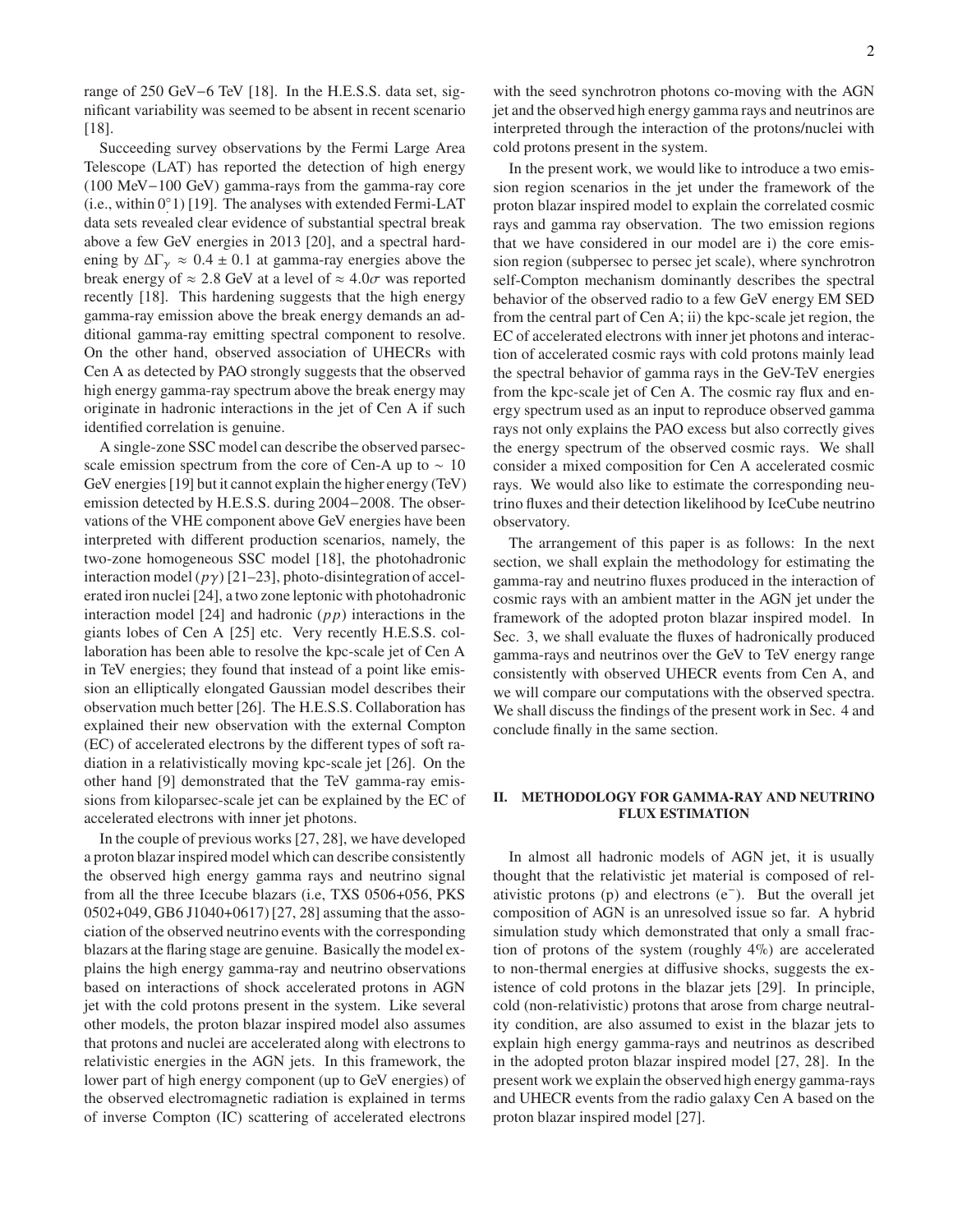# **A. The core emission with SSC model**

The EM SED from central part of Cen A exhibits multiple peaks; the lower energy peak at 0.1 eV (infrared), and the higher energy peak at 170 keV (soft gamma-rays) are generally explained by the leptonic models assuming a compact core emission region [5, 19, 22]. Here we consider a moving spherical blob of size  $R'_{b}$  (primed variables for the jet frame) in the AGN jet is responsible for the non-thermal emission and contains a tangled magnetic field of strength B'. If  $\Gamma_j = 1/\sqrt{1-\beta_j^2}$  be the bulk Lorentz factor of the blob then Doppler factor of the moving blob can be written as  $\delta_{ob} = \Gamma_j^{-1} (1 - \beta_j \cos \theta)^{-1}$  where  $\theta$  is the angle between the line of sight and the jet axis.

Both protons and electrons are accelerated in the spherical blob but due to small radius (sub-persec) of the blob and relatively large magnetic field, the maximum energy of the accelerated cosmic rays will be limited. We assume that the particles are accelerated up to TeV energies in the blob. The shock accelerated accelerated electrons in the blazar jet are assumed to follow a broken power law energy distribution having spectral indices  $\alpha_1$  and  $\alpha_2$  before and after the spectral break at Lorentz factor  $\gamma'_b$  to explain the low-energy bump of the EM SED by synchrotron radiation and can be written as [27]

$$
N'_e(\gamma'_e) = K_e \gamma'_e^{-\alpha_1} \quad \text{if} \quad \gamma'_{e, min} \le \gamma'_e \le \gamma'_b
$$
  
=  $K_e \gamma'_b^{\gamma_2 - \alpha_1} \gamma'_e^{-\alpha_2} \quad \text{if} \quad \gamma'_b < \gamma'_e \le \gamma'_{e, max}$  (1)

where  $\gamma'_e = E'_e / m_e c^2$  is the Lorentz factor of electrons of energy  $E_e'$ . The normalization constant  $K_e$  can be found using the relation for the kinetic power of accelerated electrons  $(L'_e)$  in the blob frame as given in [27, 30]. The synchrotron radiation of the primary accelerated electrons describes the low-energy bump of the EM SED emitted from the core of Cen A and can be numerically estimated following [27, 30]. The inverse Compton (IC) scattering of primary accelerated electrons with the seed synchrotron photons co-moving with the AGN jet (i.e, the SSC model) describes the lower part of the high energy component (up to few GeV energies) of EM SED of the blazar Cen A following the expressions given in [27, 31, 32].

Due to the large inclination angle of the jet  $\theta$ , such emission is not supposed to be strongly Doppler boosted. This Doppler factor is considered to be close to unity  $\delta_{ob} \sim 1$  in case of Cen A. However, along the jet axis  $\theta = 0^{\circ}$ , the Doppler factor well be large, i.e,  $\delta_i \approx 2\Gamma_i$  with any reasonable values of  $\Gamma_j$ . Here we consider  $\Gamma_j \sim 3$  for the sub-persec jet of Cen A. Therefore, along the jet axis such emissions should be relativistically boosted which results in a much stronger emission along the jet than measured directly from Cen A. In such a case, the beamed radiation produced in the inner jet can be a dominating radiation field in kpc-scale jet region other thermal emission from an accretion disc, a broad line region (BLR) or a dusty torus (DT) for inverse-Compton scattering with relativistic electrons as discussed in next section [9].

In the proton blazar framework, the shock accelerated cosmic rays may interact with the cold matter (protons) of density  $n_H = (n'_e - \sum$  $Z,A$  $Zn'_{A}$ ) in the blob of AGN jet and produce high energy gamma-rays and neutrinos. Here  $n'_e$  and  $n'_A$  are represents total number of electrons and cosmic ray nuclei (atomic number  $Z$  and mass number  $A$ ) present in that region of AGN jet respectively as described in next section. However, the contribution of hadronically generated gamma-rays can be restricted far below the inverse-Compton contribution (or Fermi−LAT observation) by suitable choice of cosmic ray luminosity. As for example, when cosmic ray luminosity is chosen as  $3 \times 10^{42}$  ergs the gamma-rays produced in hadronic interaction is found nearly one order less than the inverse-Comption contribution when a power law energy spectrum with slope parameter −2.5 is considered and the acceleration efficiency is taken as  $10^{-3}$ .

# **B. The kpc-scale jet emission with proton blazar inspired model**

EM Emission from the kiloparsec-scale jet of Centaurus A has been studied from the radio, the infrared to the X-ray regime. [33] have shown the flux observations by radio VLA  $(1.4, 4.9 \text{ and } 8.4 \text{ GHz})$ , infrared Spitzer  $(24 \text{ and } 5.4 \text{ }\mu\text{m})$ , ultraviolet GALEX (231 nm) and Chandra X-ray (1 keV) for three separate regions of the jet. In order to study the highenergy gamma-ray flux observed by HESS from the large scale jet (up to few kpc in projection) of the source, we consider their observations for the inner region (corresponding to 2.4−3.6 kpc in projection).

Similar to the core emission region, here we have considered a second moving spherical blob with a larger radius at 1 kpc away from the core of Cen-A. In our model this is the highenergy gamma-ray emission region responsible for the HESS and partially Fermi−LAT observations from Cen A.

The relativistic electrons and cosmic ray nuclei can be assumed to be accelerated (or re-accelerated) in the kpc-scale jet in diffusive shock acceleration by parallel collision-less shock. The accelerated relativistic electrons will obey a broken power-law energy distribution as given in Eq. (1) and their synchrotron emission can describe the radio to X-ray observations of the EM SED from the kpc-scale jet of the source. The synchrotron-self absorption effect is incorporated following [34]. The number density and energy density of relativistic ('hot') electrons are  $n'_{e,h} = \int N'_e(\gamma'_e) d\gamma'_e$ and  $u'_e = \int m_e c^2 \gamma'_e N'_e (\gamma'_e) d\gamma'_e$  respectively. The synchrotron emission of the electron distribution generally describes the low-energy component of the EM SED of the AGN, which can be numerically estimated following [27, 30]. As elaborated in [27, 28], the acceleration efficiency  $\chi_e$  of electrons in the AGN jet is likely to be quite low and total number electrons including 'hot' and non-relativistic ('cold') electrons can be determined as  $n'_e = n'_{e,h}/\chi_e$ . In the present work, we have considered the values of  $\chi_e \sim 10^{-3}$ , which is within the permitted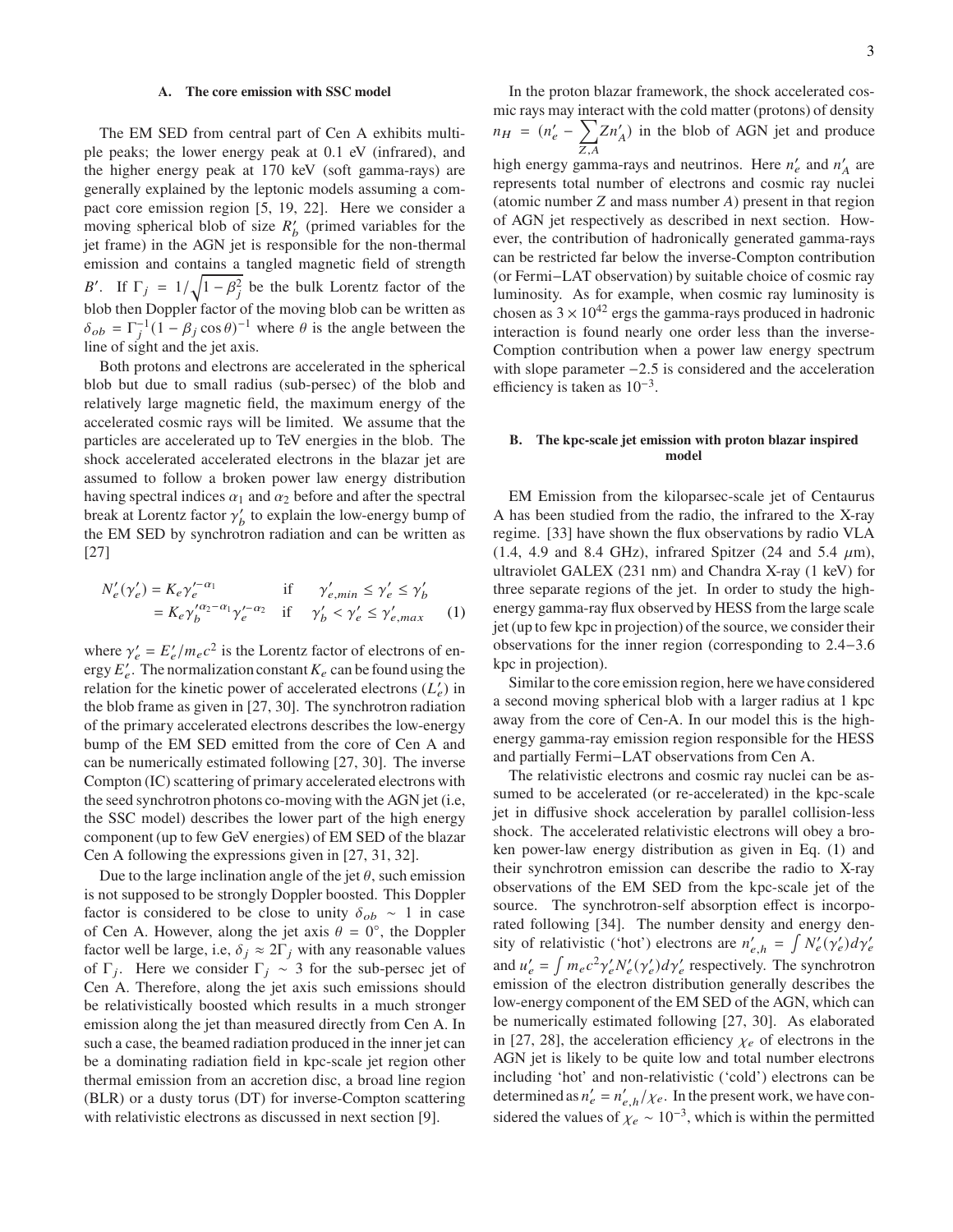range [28, 35] and compatible with the hybrid simulation results of diffusive shock acceleration by parallel collision-less shock [36, 37].

The Fermi−LAT discovery of GeV hardness in the year 2013 and the TeV emission observed during 2004-2008 with H.E.S.S. often require a distinct, separate spectral component to explain. The inverse Compton (IC) scattering of primary accelerated electrons with the soft photon radiation field which is boosted from the core region to the in kpc-scale jet region, has been estimated following the expressions given in [27, 31, 32]. The mechanism is found to contribute significantly in the observed EM SED in GeV to TeV energy range of the source. The differential population of soft photons  $n'_j$  coming from the core region at the location of the kpc-scale jet at the distance  $r$  along the jet can be estimated as [9]

$$
\epsilon'_j n'_j(\epsilon'_j) = \frac{d_L^2 \delta_j^4}{r^2 c \delta_{ob}^4} \frac{f_\epsilon}{m_e c^2 \epsilon'_j}
$$
 (2)

where  $f_{\epsilon}$  (in erg cm<sup>-2</sup> s<sup>-1</sup>) represents the observed photon flux from the core of Cen A at earth,  $\epsilon'_j = \delta_j \epsilon_j$  relates photon energies (in  $m_e c^2$  unit) in the observer and the boosted photon energy in the kpc jet frame respectively with red shift parameter z, and  $d<sub>L</sub>$  is the luminosity distance between the AGN and the Earth.

In the framework of proton blazar model, the cosmic ray protons are also supposed to be accelerated in AGN jet and here we consider a mixed composition scenario for cosmic rays accelerated by Cen A. The cosmic ray energy spectrum of element atomic mass number A can be assumed as  $N'_A(\gamma'_A) = f_A K \gamma'_A^{-\alpha} \exp(-\frac{\gamma'_A}{\gamma'_{A,\text{max}}})$  where  $\alpha$  is the spectral index,  $\gamma'_{A} = \frac{E'_{A}}{Am_{p}c^{2}}$  is the Lorentz factor of injected cosmic rays of energy  $E'_A$  in AGN jet frame and  $f_A$  (for  $\gamma'_A < \gamma'_{p,max}$ ) represents the relative number abundance of the accelerated cosmic ray nuclei. Also,  $\gamma'_{A,min} = A\gamma'_{p,min}$  and  $\gamma'_{A,max} = Z\gamma'_{p,max}$ <br>are the minimum and maximum Lorentz factor of accelerated cosmic rays with atomic number  $Z$  and mass number  $A$  respectively. The normalization constant  $K$  is related with the kinetic power in relativistic cosmic rays in the AGN jet frame  $L'_{CR}$  via the relation [27]

$$
L'_{CR} = \pi R'^{2}_{b} \beta_{j} c \sum_{Z,A} \int_{\gamma'_{A,min}}^{\gamma'_{A,max}} m_{p} c^{2} \gamma'_{A} N'_{A}(\gamma'_{A}) d\gamma'_{A}
$$
 (3)

where  $n'_{A} = \int N'_{A}(\gamma'_{A}) d\gamma'_{A}$  denotes the corresponding number density of individual cosmic ray nuclei and  $u'_{CR}$  =<br>  $\sum f m_{\rm g} c^2 v' N'_{\rm s} (v'_{\rm s}) d v'_{\rm s}$  represents the corresponding en- $Z,A$  $\int m_p c^2 \gamma'_A N'_A(\gamma'_A) d\gamma'_A$  represents the corresponding energy density for (mixed compositions) relativistic cosmic rays in the blob of a blazar jet.

The gamma-ray emissivity with photon energies  $E'_{\gamma}$  =  $m_ec^2\epsilon'_\gamma$  in the co-moving jet frame produced in cosmic ray interactions with cold proton present in the system under charge neutrality condition,  $Q'_{\gamma}(\epsilon'_{\gamma}) = \sum_{\gamma}$  $Z,A$  $Q'_{\gamma, Ap}(\epsilon'_{\gamma})$  can be obtained following Eq. (9) of [27] after incorporating the effect of heavier cosmic ray nuclei as given in [38–40]. Due to internal photon-photon  $(\gamma \gamma)$  interactions as given in [27, 41], the produced TeV−PeV gamma-rays can be absorbed while propagating through an isotropic low-frequency radiation field. The electrons/ positrons produced in  $\gamma\gamma$  pair production and those produced directly due to the decay of  $\pi^{\pm}$  mesons created in pp interaction will initiate EM cascades in the AGN blob via the IC scattering and the synchrotron radiation [30]. We found that this cascade emissions does not have any significant contribution to the overall spectrum in case of Cen A.

Following [27] we estimated  $Q'_{\gamma,esc}(\epsilon'_{\gamma})$  which denotes the total gamma-ray emissivity from the blob of AGN jet including all processes stated above i.e, the synchrotron and the IC radiation of accelerated electrons, the gamma-rays produced in  $pp$  ( $pA$ ) interaction and also the synchrotron photons of EM cascade electrons. Therefore, the observable differential flux of gamma-rays reaching at the Earth from a blazar can be evaluated from the relation

$$
E_{\gamma}^2 \frac{d\Phi_{\gamma}}{dE_{\gamma}} = \frac{V'\delta_{ob}^4}{4\pi d_L^2} \frac{E_{\gamma}^2}{m_e c^2} Q_{\gamma,esc}'(\epsilon_{\gamma}').e^{-\tau_{\gamma\gamma}^{EBL}}
$$
(4)

where the volume of the emission region is  $V' = \frac{4}{3}\pi R_b'^3$  and  $E_{\gamma} = \delta_{ob} E_{\gamma}^{\prime}/(1+z)$  relates the photon energies in comoving jet of redshift parameter  $\zeta$  and the observer frame, respectively. Here we have included the effect of the absorption by the extragalactic background (EBL) light on gamma-ray photons and  $\tau_{\gamma\gamma}^{EBL}(\epsilon_{\gamma}, z)$  is the corresponding optical depth which can be evaluated using the Franceschini-Rodighiero-Vaccari (FRV) model [42] [63].

The correlated muon neutrino flux reaching at the Earth can be evaluated as

$$
E_{\nu}^2 \frac{d\Phi_{\nu_{\mu}}}{dE_{\nu}} = \xi \cdot \frac{V'\delta_{ob}^4}{4\pi d_L^2} \frac{E_{\nu}^{\prime 2}}{m_e c^2} Q_{\nu}^{\prime}(\epsilon_{\nu}^{\prime})
$$
(5)

where  $Q'_{v}$  denotes the corresponding neutrino emissivity from the AGN jet [27] with energies  $E'_{v} = m_e c^2 \epsilon'_{v}$  in co-moving jet frame,  $\xi = 1/3$  is a fraction which is included due to neutrino oscillation and  $E_v = \delta_{ob} E_v' / (1 + z)$  [43] provides the relation between the neutrino energies in the observer and co-moving jet frame respectively.

The UHECRs may remain confined over a moderate time period within the AGN jet but thereafter they will slowly escape. Several instabilities grow in the process of confinement of charged particles by magnetic fields and the energetic cosmic rays will eventually, slowly escape along the field lines of the irregular field. The emitted cosmic ray particles may scatter by the extragalactic magnetic field while propagating from the source to us. The strength of the extragalactic magnetic field near the Milky Way is not clearly known. The observation of UHECR events from a sky location within 18° around Cen-A indicates that the scattering is small (at least for cosmic rays above 55 EeV) and thus the magnetic field is weak. Such weak magnetic fields will only slightly enhance the travel path for Cen-A and one thus may approximate that the cosmic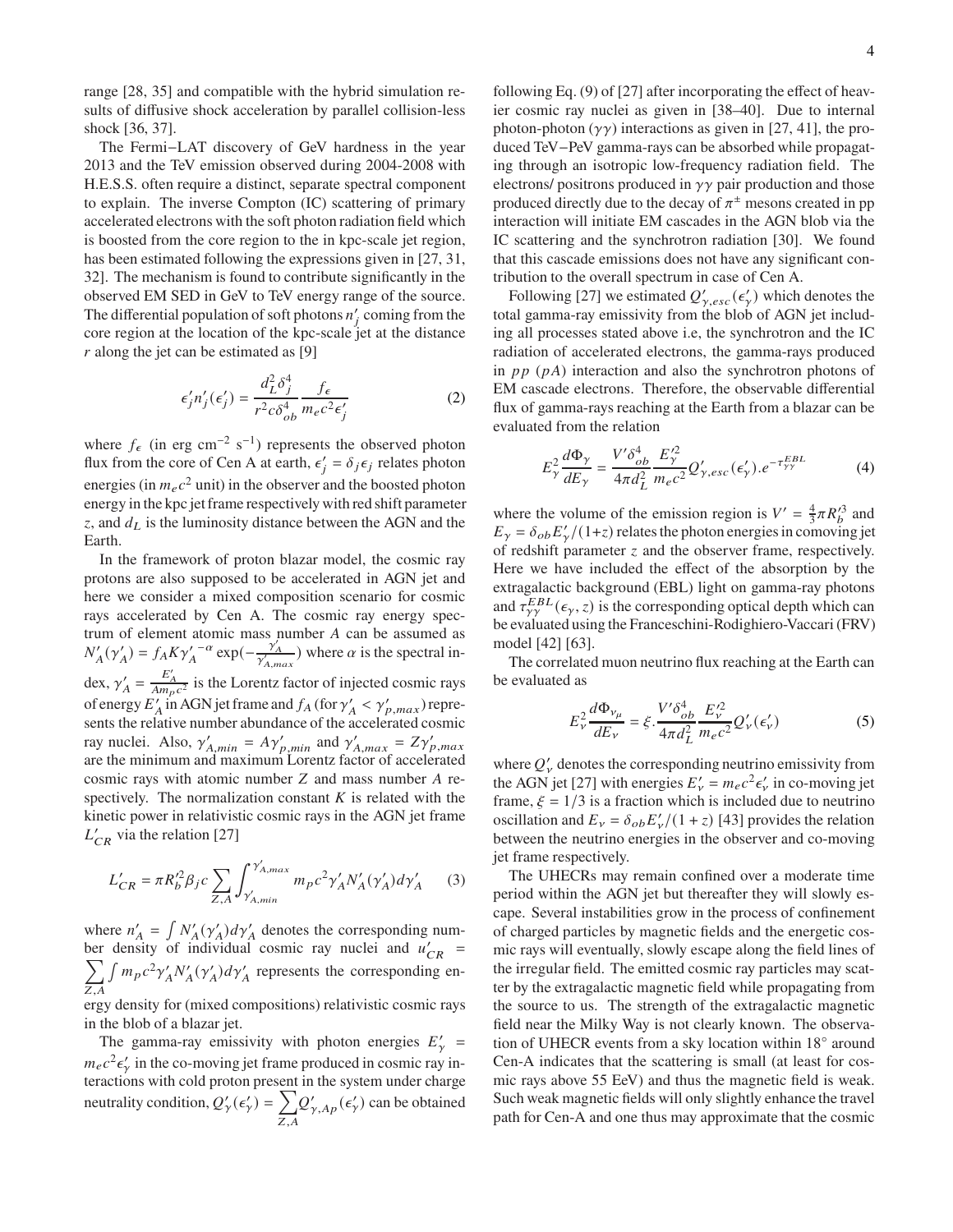rays of such high energies travel straight from the source to the Earth [44]. The emitted UHECRs while propagating from the source to us can suffer different interaction processes such as pair production, pion production, and photodisintegration [45, 46]. The pair production causes a continuous energy loss which starts to contribute significantly just above its energy threshold ( $\sim 10^{18} eV$ ) while pion production starts to dominate around 70 EeV. The photodisintegration is the dominant energy loss process for UHE cosmic ray nuclei. The main background photon fields in propagation of UHECRs are cosmic microwave background and the radiation field of higher energies viz. the IR/Opt/UV background. The pair and pion production in interaction with the IR/Opt/UV is almost insignificant compare to those produced in interaction with CMB. In the nuclear photodisintegration process the nucleus is supposed to form a compound state due to photoabsorption, followed by a statistical decay process involving the emission of one or more nucleons from the nucleus. In the concerned energy range (55 − 85 EeV) of UHECRs the contribution of photodisintegration by CMB photons dominates over that by IR/Opt/UV backgrounds [46]. The expected UHECR flux reaching at the earth from nearby extragalactic sources within 75 Mpc like Cen A can be estimated as

$$
E_A^2 \frac{d\Phi_A}{dE_A} = \frac{V'\delta_{ob}^4}{4\pi d_L^2} \frac{E_A'^2}{m_p c^2} Q_A'(\gamma_A') e^{-\tau_A} \tag{6}
$$

where  $Q'_A(\gamma'_A) = \frac{c}{R'_b} N'_A(\gamma'_A)$  represents the effective emissivity of UHECRs in AGN jet frame and  $E_A = \delta_{ob} E'_A / (1 + z)$ relates the cosmic ray energies in comoving jet and the observer frame, respectively. Here we have considered the possible absorption of UHECRs due to photo-meson and photodisintegration interactions with cosmic microwave background while traveling towards us from the AGN Cen A and  $\tau_A$  is the corresponding optical depth which can be evaluated following ([38] and references therein).

The corresponding expected UHECR events within the observed energy range between  $E_1$  and  $E_2$  in PAO from the Cen A can be evaluated as

$$
N_{CR} = \frac{\Xi \omega(\delta_s)}{S_{60}} \sum_{Z,A} \int_{E_1}^{E_2} \frac{d\Phi_A}{dE_A} dE_A \tag{7}
$$

where  $\Xi = 20370 \text{ km}^2 \text{sr}$  yr is the exposure of the detector [1],  $\omega(\delta_s) = 0.64$  is the relative exposure for the declination angle  $(\delta_s = -47)$  and  $S_{60} = \pi$  sr is the acceptance solid angle used in PAO corresponding to zenith angle  $\leq 60^{\circ}$  [47].

# **III. NUMERICAL RESULTS AND DISCUSSION**

Being the nearest radio-loud active galaxy to Earth,Cen A or NGC 5128 is one of the best-studied extragalactic objects over a wide range of frequencies of its electromagnetic spectrum [48] and the redshift of the AGN was estimated to be  $z = 0.00183$ 

[19]. It is the closest AGN located at a distance of 3.7 Mpc from us [49]. The X-ray observations detected an inner kpc jet of the AGN, showing a complex structure of bright knots and diffuse radiation [13]. The elliptical host NGC 5128 believed to be the remnant of a merger and features a dark lane, a thin edge-on disk of dust and young stars [17]. There is large uncertainty in the estimated values of the mass of the central black hole of Cen A, spread over almost an order of magnitude. Nearinfrared stellar kinematical studies on seeing limited long-slit spectra (GNIRS at Gemini South) leads to  $2 \times 10^8$   $M_{\odot}$  [50] which corresponds to Eddington luminosity is about  $3 \times 10^{46}$ erg/s. The observed associations of 13 UHECRs as reported in 2010 [1] and total 19 UHECR events [2] above 55 EeV energies with Cen A suggest that it may be one of the most thought nearby extragalactic perpetual source of cosmic rays.

As mentioned earlier, we have considered two emission region scenarios of Cen A jet and the flux estimations for the two stated scenarios are discussed below.

### **A. The core emission**

To interpret the EM SED of Cen A over the optical to gamma-ray energy range, we have assumed the size of the blob region within the jet to be  $R'_b = 2.2 \times 10^{15}$  cm with Doppler boosting factor  $\delta_{ob} = 1.1$  and bulk Lorentz factor of AGN jet  $\Gamma_j = 3.05$ . The size of the emitting region is consistent with the size inferred from the variability, namely  $R'_b \leq \delta_{ob}ct_{ver}/(1+z) \simeq 3.3 \times 10^{15} (\delta_{ob}/1.1) (t_{ver}/10^5 s)$ cm assuming a typical variability timescale of  $t_{ver} \approx 10^5$  s. Adopted choices of Doppler boosting factor and bulk Lorentz factor of the AGN jet in core region is consistent with the upper bounds constrain of those ( $\delta_{ob} \sim 1$  and  $\Gamma_j \leq 3 - 5$ ) as given in [5].

The synchrotron emission of primary accelerated electron's distribution obeying a broken power law with spectral indices  $\alpha_1$  = 1.78 and  $\alpha_2$  = 4.5 respectively before and after the spectral break at the Lorentz factor  $\gamma'_b = 1.2 \times 10^3$  is found to explain well the lower energy bump of the experimental EM SED data of Cen A. The magnetic field of  $B' = 5.6$  G and the kinetic power of primary relativistic electrons of  $L'_e = 10^{42}$ erg/s in blazar jet are adopted to establish the observed low energy bump of the EM spectrum. The magnetic field used here is larger than the typical values in the core of BL Lacs which rarely exceed 1 G [51, 52]. However, several recent analysis [19, 53] indicate for a very large magnetic field of a few (4−6) Gauss in the core region of Cen-A which is probably because of the close proximity of the core emission region of Cen-A to its nucleus [53]. The primary relativistic electrons may interact with the synchrotron photons co-moving with the AGN jet via IC scattering and consequently found to produce the high-energy bump of the EM spectrum up to few GeV energies. The model fitting parameters to match the observed EM SED from the core region of the source are summarized in Table I.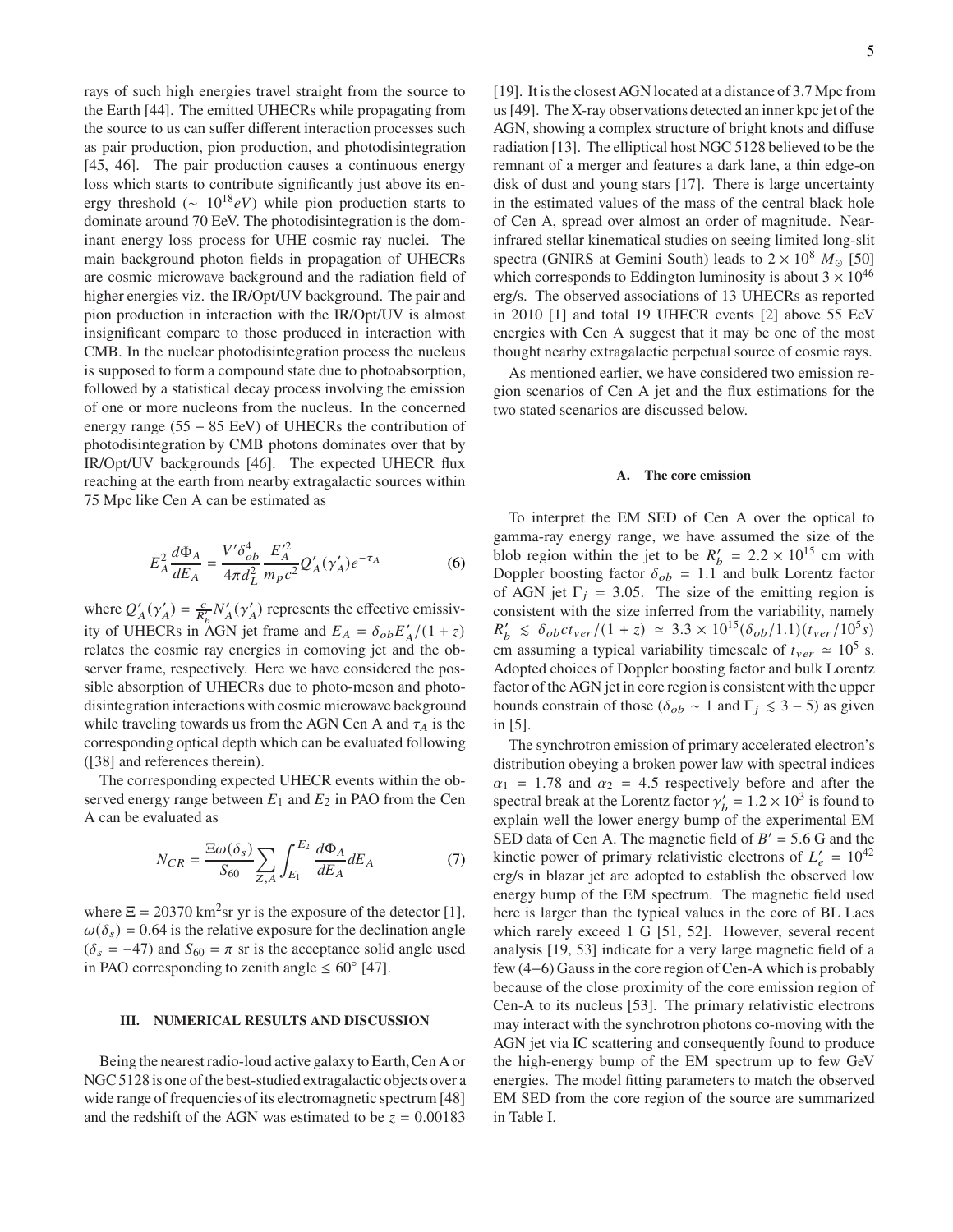

FIG. 1: Estimated differential energy spectrum of cosmic ray neucli (left) and average logarithmic mass of mixed composition cosmic rays (right) reaching at the Earth from the radio galaxy Cen A along with Auger observation.

# **B. The Kiloparsec-scale jet emission**

In this case, we have chosen the size of the emission region within the jet to be  $R'_b = 1.9 \times 10^{20}$  cm in the region of kpcscale jet from the nucleus of the source moving with Doppler boosting factor  $\delta_{ob} = 1.1$  and bulk Lorentz factor of AGN jet  $\Gamma_i = 1.009$  to describe the high energy EM SED observed apparently from kpc-scale region of Cen A as well the radio to x-ray observations [33] from the same part of the jet. Our estimated value of bulk Lorentz factor for kpc-scale jet is consistent with the estimation from the proper motional speeds of the knots monitored by the VLA in kpc-scale jet [53, 54].

The spectral indices  $\alpha_1$  and  $\alpha_2$  of the broken power-law electron distribution are taken 2.31 and 3.85, respectively, before and after the spectral break at the Lorentz factor  $\gamma'_b = 6.4 \times 10^5$ , which is well reproduce the lower energy bump of the experimental EM SED data of Cen A via synchrotron emission. The magnetic field and kinetic power of relativistic electrons in the blazar jet required to explain the EM spectrum are  $B' = 100 \times 10^{-6}$  G and  $L'_e = 1.83 \times 10^{42}$  erg/s, respectively, in blazar jet. The IC scattering of this primary accelerated electrons distribution with soft radiation field which is boosted from the core region as discussed above is found to contribute significantly to the measured EM spectrum by Fermi−LAT and HESS in Gev−TeV energy range. Unlike the [9], the mechanism cannot alone describe observed GeV to TeV energy gamma-rays for this work, as we consider the appropriate accelerated electron distribution required to establish the the radio to x-ray observations from the kpc-scale jet.

Theoretically, the maximum energy achievable in a relativistic source with the comoving size  $R'_b$  and magnetic

field strength, B', can be obtained as  $E'_{A,max} \leq ZeB'R'_b \approx$  $Z \times 5.7 \times 10^{18}$  eV in comoving jet frame [55]. Here, we consider the mixed composition of primary cosmic ray nuclei with maximum energy  $E'_{A,max} = Z \times 4.4 \times 10^{18}$  eV that consistent with the Hillas criterion as stated above and then we proceed in the following ways:

i) Firstly, we have considered a mixed composition of cosmic rays composed of H<sup>1</sup>, He<sup>4</sup>, C<sup>12</sup>, O<sup>16</sup>, Si<sup>28</sup> and Fe<sup>56</sup> elements and we have chosed abundances  $(f_A)$  of various elements and their production spectrum in the jet frame in such a way to match the average atomic mass of UHECR events observed by PAO. We have estimated the average atomic mass of UHECRs for the mixed composition through the expression

$$
\langle \ln(A) \rangle = \frac{\sum_{z,A} \ln(A) \frac{d\Phi_A}{dE_A}}{\sum_{z,A} \frac{d\Phi_A}{dE_A}}
$$

ii) We have taken the same value of  $f_A$  and cosmic ray production spectral slope  $\alpha$  (−4.3) [56] of UHECRs above 55 EeV as observed by PAO which further restrict the model parameters.

iii) We have chosen injected cosmic ray luminosity  $L'_{CR}$  in the AGN jet so as to produce observed 9.8 UHECR events in Auger detector within the energy range between  $E_1 > 55$  EeV and  $E_2 = 85$  EeV from Cen A.

iv) Finally, we have computed EM (gamma-ray) spectrum given by the proton blazar inspired model using the parameters most of which are already fixed from the above considerations.

The expected UHECR flux of different elements with their relative abundance reaching the Earth from the jet of Cen A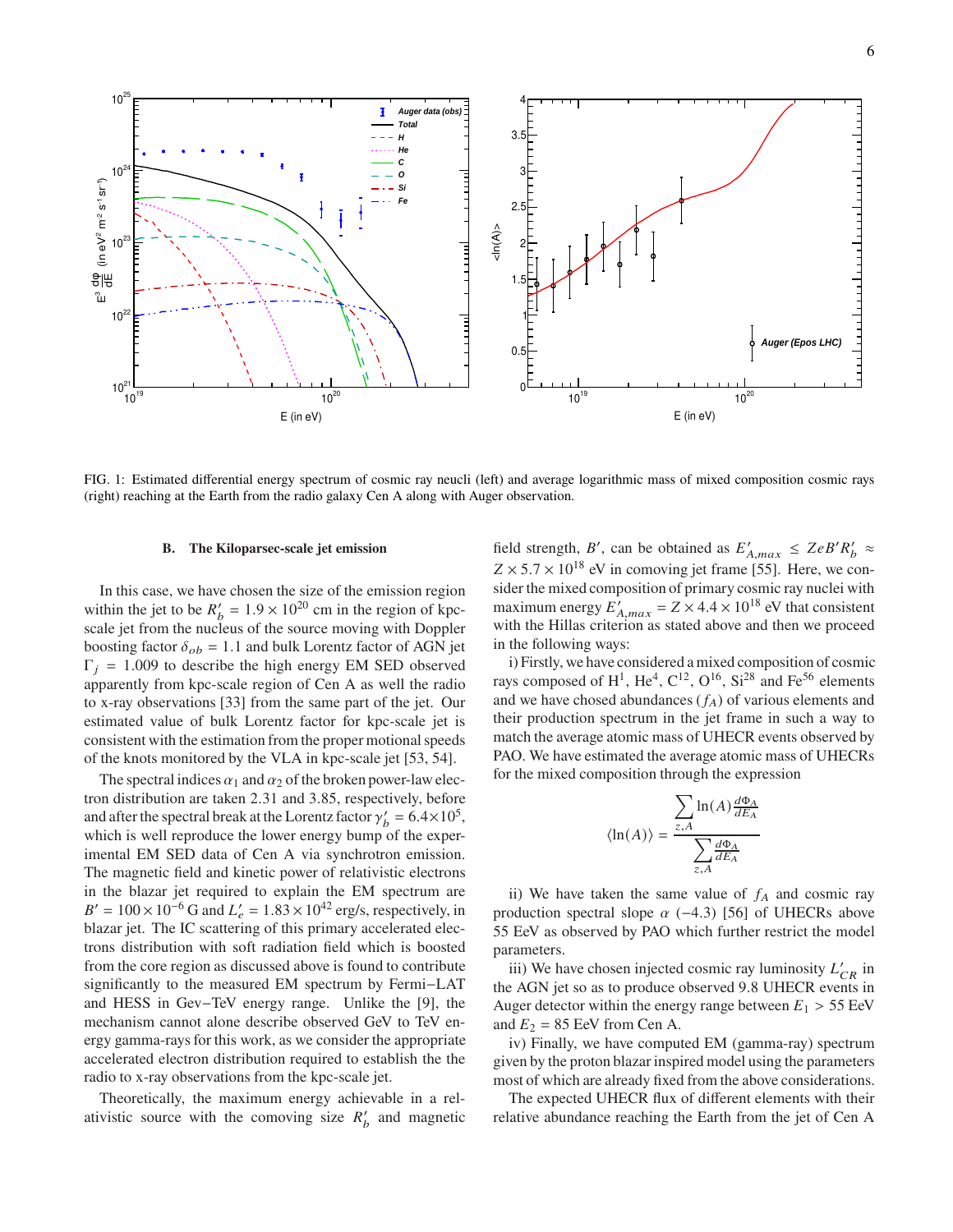along with their probable average atomic mass are shown in Fig. 1. Our findings suggest a relative number abundance of the accelerated cosmic ray nuclei to be  $f_H$  :  $f_{He}$  :  $f_C$  :  $f_O$  :  $f_{Si}$  :  $f_{Fe} \approx 0.54$  : 0.27 : 0.15 : 3.75  $\times$  10<sup>-2</sup> : 6.43  $\times$  $10^{-3}$ :  $2.68 \times 10^{-3}$  (for 56 GeV <  $\gamma'_{A}$  <  $\gamma'_{p,max}$ ) and estimated average logarithmic mass of mixed composition is found to fit consistently with the Auger collaboration estimated average logarithmic mass using Epos LHC interaction models [57]. The required primary cosmic ray injection luminosity is found out to be  $L'_{CR} = 3 \times 10^{45}$  erg/s along with the best fitted spectral slope of  $\alpha = -2.5$  which is finally cross-checked by fitting the observed high energy gamma-rays for Cen A simultaneously as discussed below.

In the proton blazar inspired model framework, the EM spectral hardening above few GeV energies observed by Fermi−LAT and also HESS data of the source are found to produce well in the interactions of relativistic cosmic rays with the ambient cold protons in the blob as estimated following the equation (4). Under the assumption of a low acceleration efficiency of electrons in AGN jet of  $\chi_e \approx 10^{-3}$  which is within the permitted range [28, 35] and compatible with the hybrid simulation results of diffusive shock acceleration by parallel collisionless shock [36, 37]. Therefore, the cold proton number density in jet found out to be 1.18 particles cm−<sup>3</sup> under charge neutrality condition. As discussed in the previous section and also in [27, 28], we found that the contribution to the total EM spectrum of the IC and synchrotron emission of the stationary electron/positron pairs created in EM cascade induced by protons are very small and hence neglected.

The total jet power in the form of the magnetic field, relativistic electron, cosmic rays and cold matter of density  $\rho'$ (including cold protons and electrons) is evaluated via the relation [27]

$$
L_{jet} = \Gamma_j^2 \beta_j c \pi R_b'^2 \left[ \rho' c^2 (\Gamma_j - 1) / \Gamma_j + u' + p' \right].
$$
 (8)

where  $u'$  (sum of  $u'_e$ ,  $u'_{CR}$  and  $u'_B$ ) represents comoving jet frame energy density and  $p' = 1/3u'$  (sum of  $p'_e$ ,  $p'_{CR}$  and  $p'_B$ ) is the total pressure due to relativistic electrons, cosmic rays and magnetic field. The total jet power in the form of magnetic field, relativistic electron, cosmic rays and cold matter in kpcscale jet is estimated out to be  $1.14 \times 10^{46}$  erg/s which is consistent with the the Eddington limit. However, there is large uncertainty in the estimated values of the mass of the central black hole of Cen A, spread over almost an order of magnitude. In Fig. 2, we have displayed the estimated differential gammaray and neutrino spectrum reaching at the Earth from this FR-I along with the different space and ground based observations. The model fitting parameters to match the EM SED as well as UHECR event are summarized in Table I. The corresponding expected muon-neutrino events in the IceCube detector from the Cen A in the 32 TeV and 7.5 PeV energy range are found to be about  $N_{\nu_\mu} = 6.4 \times 10^{-2}$  events in 10 years of observations. The overall EM SED from the central part of Cen A (including core and kpc-scale jet) has been estimated and displayed in Fig. 3 along with the different experimental observations. We

note that our findings can explain not only the observed multiwavelength EM SED from the central part of Cen A but also the observed association of UHECRs with Cen A as detected by PAO.

TABLE I: Model fitting parameters for Centaurus A.

| Parameters                   | core region           | kpc-scale jet         |
|------------------------------|-----------------------|-----------------------|
| $\delta_{ob}$                | 1.1                   | 1.1                   |
| $\Gamma_i$                   | 3                     | 1.009                 |
| $\theta$                     | $42^{\circ}$          | $42^\circ$            |
| Z.                           | 0.00183               | 0.00183               |
| $R'_b$ (in cm)               | $2.2 \times 10^{15}$  | $1.9 \times 10^{20}$  |
| $B'$ (in G)                  | 5.6                   | $100 \times 10^{-6}$  |
| $\alpha_1$                   | $-1.7$                | $-2.31$               |
| $\alpha_2$                   | $-4$                  | $-3.85$               |
| $\gamma'_{b}$                | $1.2 \times 10^{3}$   | $6.4 \times 10^{5}$   |
| $\gamma^{\prime}_{e,min}$    | 1                     | 1                     |
| $\gamma'_{e,max}$            | 10 <sup>6</sup>       | $10^{8}$              |
| $L'_{e}$ (in erg/s)          | $10^{42}$             | $1.83 \times 10^{42}$ |
| $n_H$ (in cm <sup>-3</sup> ) |                       | 1.18                  |
| $\alpha_p$                   |                       | $-2.5$                |
| $E'_{p,max}$ (in eV)         |                       | $4.4 \times 10^{18}$  |
| $L'_{CR}$ (in erg/s)         |                       | $3 \times 10^{45}$    |
| $L_{jet}$ (in erg/s)         | $1.44 \times 10^{43}$ | $1.14 \times 10^{46}$ |

# **IV. DISCUSSION AND CONCLUSION**

The homogeneous leptonic single-zone SSC jet models usually present plausible explanations of the overall EM SED in the case of high-frequency-peaked BL Lac objects. However, the conventional one-zone SSC models can not describe satisfactorily the observed EM SED from the core of the FR-I Cen A in GeV-TeV energies [5, 19, 58]. It appears that an additional mechanism might contribute to the observed radiation at such energies [58, 59]. Non-simultaneous Fermi-LAT results also strongly support the said additional spectral component concept as the analysis on the core SED of Cen A shows a spectral break with photon spectral index changing from  $\Gamma_{\gamma} \approx 2.7$  to  $\approx$  2.31 at the break energy of  $\approx$  2.8 GeV [18]. The coincident detection of the UHECRs by the PAO from Cen A provide strong support for the acceleration of cosmic rays in the AGN jet in the diffusive shock-acceleration process. The  $p\gamma$  interaction and photo-disintegration models can explain the EM SED of Cen A only at TeV energies, not the overall spectrum that includes the spectral hardening at GeV energies. On the other hand, the cloud-jet interaction scenario based on  $pp$  interactions is not a likely scenario for VHE emissions as no significant gamma ray flux variability has been observed. So far no consistent explanation of the EM SED from the core as well as the kpc-scale jet of Cen-A together with the observed excess of UHCR events from Cen-A and their (UHCRs) energy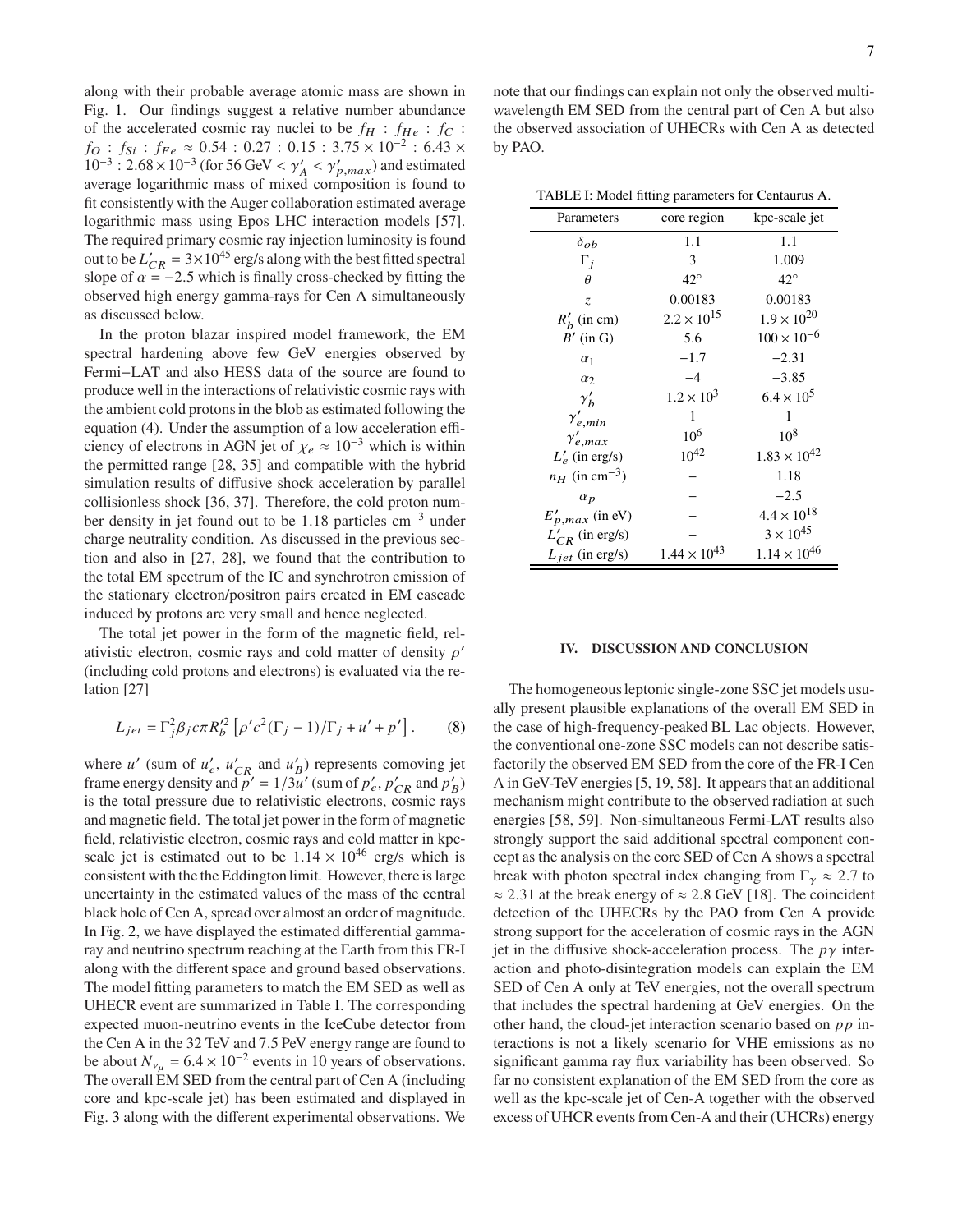

FIG. 2: The estimated differential SED of gamma-rays and neutrinos reaching the Earth from the kpc-scale jet of radio galaxy Cen A for mixed cosmic ray composition scenario. The pink dash-singledotted line, green dashed line denotes the EM spectrum due to the synchrotron emission of relativistic electrons and Inverse Compton scattering of relativistic electrons with inner jet photons respectively. The red large dash-single-dotted line represents the gamma-ray flux produced due to  $pp$ -interaction. The black continuous line represents the estimated overall differential multi wave-length EM SED. The blue long dash line indicates the differential muon neutrino flux reaching at earth. The yellow dash-triple-dotted and brown longdash-single-dotted line denotes the detection sensitivity of the CTA detector for 1000 h and the LHAASO detector for 1 yr, respectively

spectrum is available in the literature.

In the framework of the proton blazar model, our findings imply that both the low and high-energy bump of the multiwavelength EM SED up to highest energies and also the observed UHECR events from the FR-I Cen A can be interpreted consistently considering a mixed primary composition of cosmic rays. We have not considered pure proton primary because for a consistent explanation of the observed gammaray and UHECRs signals from Cen A the maximum achievable energy of the source accelerated cosmic-ray protons in the observer frame is required to be the maximum observed energy of cosmic rays from Cen A, i.e. nearly 85 EeV. Though Hillas criterion allows such a maximum energy value for kpc scale jet but the PAO observations favor for heavier primaries at highest energies. For mixed composition scenario the maximum energy required in our model is (nearly) equal to the ankle energy for protons and higher energies for heavier nuclei depending on rigidities. For mixed primary composition scenario, a single power-law energy spectrum with exponential cut off with spectral index −2.5 needs to be adopted.

Being very sensitive up to 100 TeV energies, the coming

gamma-ray experiments like CTA [60] and LHAASO [61], may give useful evidence of the physical origin of gamma rays and the maximum achievable energy of cosmic rays in Cen A. Our estimated neutrino fluxes from the core of Cen A not only explains the non-detection of any neutrino event by Icecube observatory from Cen A but also suggests that even near-future generation of neutrino telescopes are unlikely to detect any neutrino events after a decade of observation.



FIG. 3: The estimated overall differential SED of gamma-rays and neutrinos from the cental part of Cen A along with different observations. The green dashed line and red dash-single dotted linere presents the gamma-ray flux produced in core region and kpc-jet region of the AGN respectively. The black continuous line denotes the estimated overall differential multi wave-length EM SED. The blue dotted line indicates the differential muon neutrino flux reaching at earth.

### **Acknowledgements**

The authors would like to thank an anonymous reviewer for insightful comments and useful suggestions that helped us to improve the manuscript. AB acknowledges the financial support from SERB (DST), Govt. of India vide approval number CRG/2019/004944.

## **Data Availability**

In the present work, we have used the PAO measured data on the differential energy spectrum of cosmic-rays which is available on their website (also given in [62]) and we have exploited the energy-dependent average logarithmic mass of observed cosmic rays as extracted by PAO considering EPOS